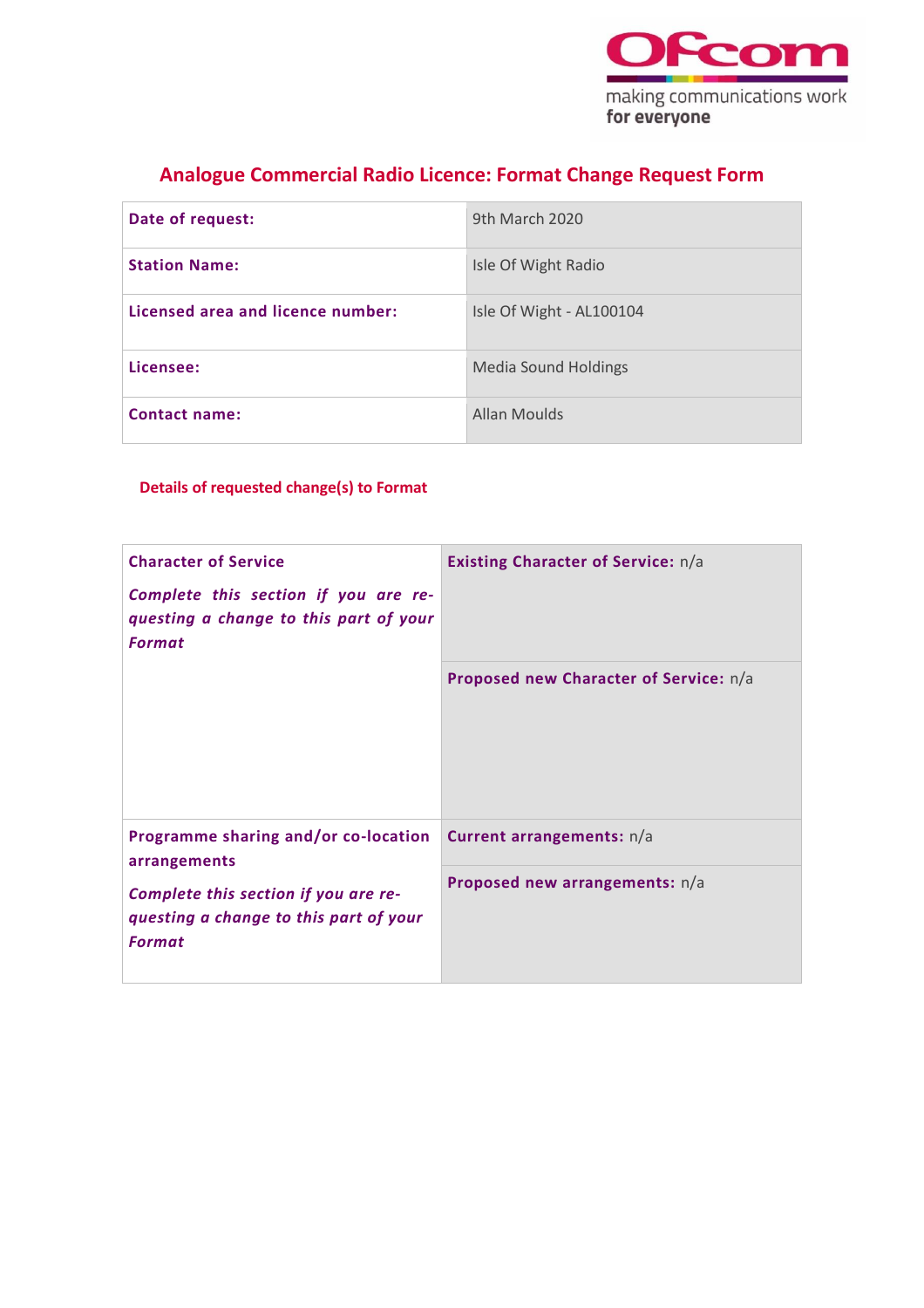| Locally-made hours and/or local news                    | <b>Current obligations:</b>                                                                                                                                                   |
|---------------------------------------------------------|-------------------------------------------------------------------------------------------------------------------------------------------------------------------------------|
| <b>bulletins</b>                                        | Locally-made hours: at least 7 hours a day during                                                                                                                             |
| Complete this section if you are re-                    | daytime weekdays (must include breakfast). At                                                                                                                                 |
| questing a change to this part of your<br><b>Format</b> | least 4 hours daytime Saturdays and Sundays.                                                                                                                                  |
|                                                         | Local news bulletins: at least hourly during day-<br>time on weekdays and during peak at weekends.<br>At other, UK-wide, nations and international<br>news should feature.    |
|                                                         | <b>Proposed new obligations:</b>                                                                                                                                              |
|                                                         | Locally-made hours: at least 3 hours a day dur-<br>ing daytime weekdays.                                                                                                      |
|                                                         | Local news bulletins: At least hourly during day-<br>time weekdays and during peak at weekends. At<br>other times, UK-wide, nations and international<br>news should feature. |
|                                                         |                                                                                                                                                                               |

The holder of an analogue local commercial radio licence may apply to Ofcom to have the station's Format amended. Any application should be made using the layout shown on this form, and should be in accordance with Ofcom's published procedures for Format changes.

Under section 106(1A) of the Broadcasting Act 1990 (as amended), Ofcom may consent to a change of a Format only if it is satisfied that *at least* one of the following five statutory criteria is satisfied:

- *(a) that the departure would not substantially alter the character of the service*
- *(b) that the departure would not narrow the range of programmes available by way of relevant independent radio services to persons living the area or locality for which the service is licensed to be provided;*
- *(c) that the departure would be conducive to the maintenance or promotion of fair and effective competition*
- *(d) that there is evidence that, amongst persons living in that area or locality, there is a significant demand for, or significant support for, the change that would result from the departure; or*
- *(e) that (i) the departure would result from programmes included in the licensed service ceasing to be made at premises in the area or locality for which the service is provided, but (ii) those programmes would continue to be made wholly or partly at premises within the approved area (as defined in section 314 of the Communications Act 2003 (local content and character of services)).*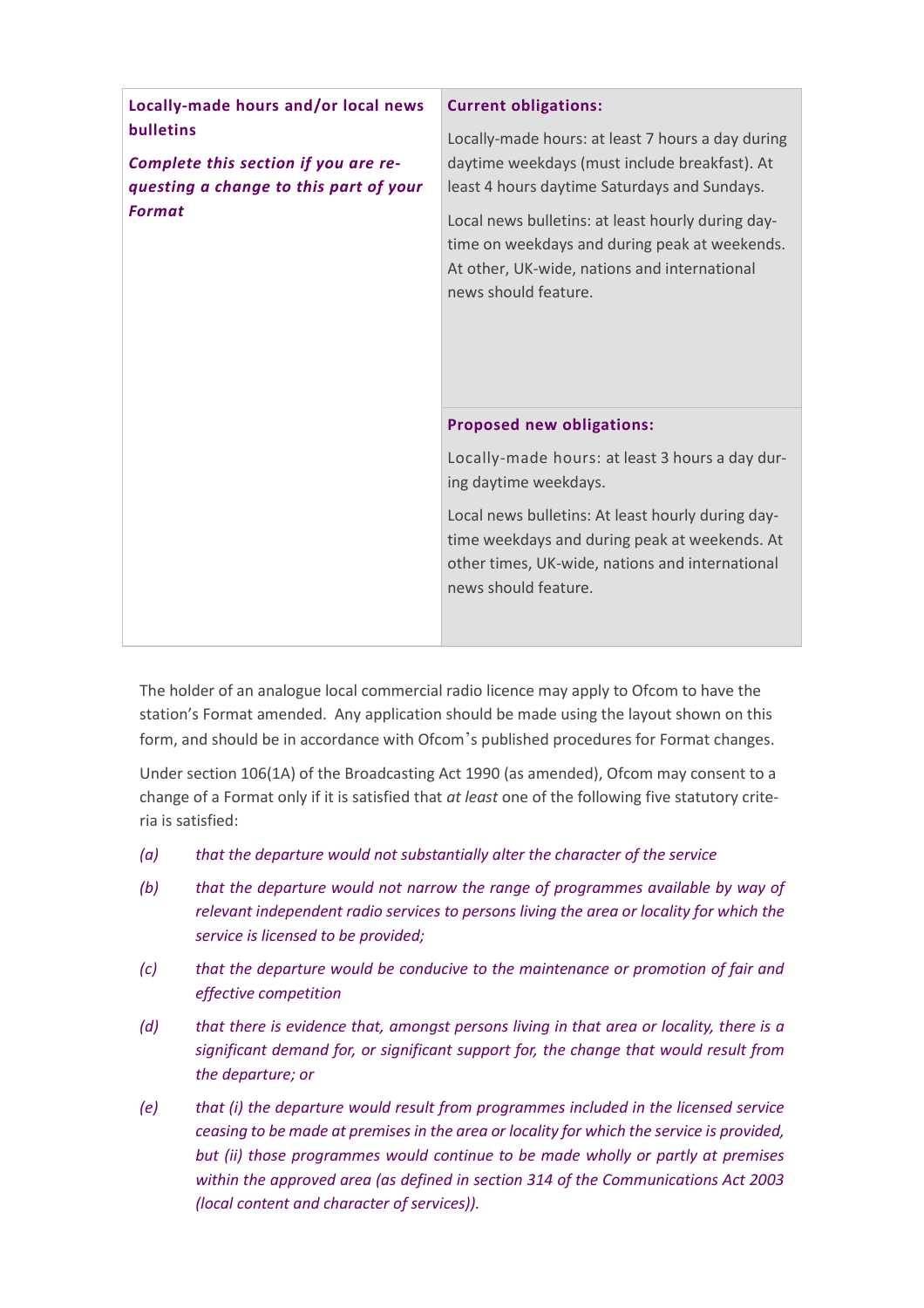Only one of these five criteria need be satisfied in order for Ofcom to consent to the proposed change. However, even if Ofcom is of the opinion that the proposed change satisfies one or more of the statutory criteria, there may be reasons (depending on the particular circumstances of the case) why Ofcom may not consent to the proposed change. The additional criteria to which Ofcom will have regard when exercising this discretion can be found on our website.

Applicants should note that, under section 106ZA of the same Act (as amended), a proposed change that *does not* satisfy the first or last of these criteria (i.e. a change that Ofcom considers *would* or *could* substantially alter the character of the service, or does not relate to the origin of locally-made programmes) must, if it is to be considered further under any of the other three criteria, be consulted upon.

In the event that Ofcom receives a request for Format change and considers that criterion (a) or (e) is *not* satisfied, it will seek confirmation from the applicant as to whether it wishes to proceed with the request (and, if so, whether it wishes to amend or replace its submission in light of the necessity to make it public).#

**Please set out the statutory criterion, or criteria, set out in section 106(1A) of the Broadcasting Act 1990 that you believe is/are satisfied in relation to this Format change request, and the reasons for this.**

(a) We believe that the departure would not substantially alter the character of the service since the output would continue to feature information relevant to the broadcast area including news, travel, weather, local events and listener messages and dedications.

**Please provide any additional information and/or evidence in support of the proposed change(s) below. In particular, the applicant may wish to outline how they see that the proposed change fits within Ofcom's published Format change request policy and also Ofcom's Localness guidance, which includes our co-location and programme sharing policy.**

This request is consistent with Ofcom's localness guidance.travel, weather, local events and listener messages and dedications

#### *Notes*

# Ofcom may approve a change under any of criteria (b) to (d) without consultation, or after a consultation of less than 28 days, if Ofcom considers that to hold a consultation at all, or for 28 days or more, would result in a delay that would be likely to prejudice the interests of the licensee. Ofcom may also remove for the purposes of consultation any confidential information submitted by the licensee.

### **Data Protection**

We require the information requested in this form in order to carry out our licensing duties under the Broadcasting Act 1990, Broadcasting Act 1996 and Communications Act 2003. Please see Ofcom's General Privacy Statement [www.ofcom.org.uk/about-ofcom/foi-dp/gen](https://ofcomuk.sharepoint.com/teams/rcbl_rl/ana/Licences/AL100104%20(formerly%20AL044)%20Isle%20of%20Wight%20FM/Format/Format%20change%20(2020)/www.ofcom.org.uk/about-ofcom/foi-dp/general-privacy-statement)[eral-privacy-statement](https://ofcomuk.sharepoint.com/teams/rcbl_rl/ana/Licences/AL100104%20(formerly%20AL044)%20Isle%20of%20Wight%20FM/Format/Format%20change%20(2020)/www.ofcom.org.uk/about-ofcom/foi-dp/general-privacy-statement) for further information about how Ofcom handles your personal information and your corresponding rights